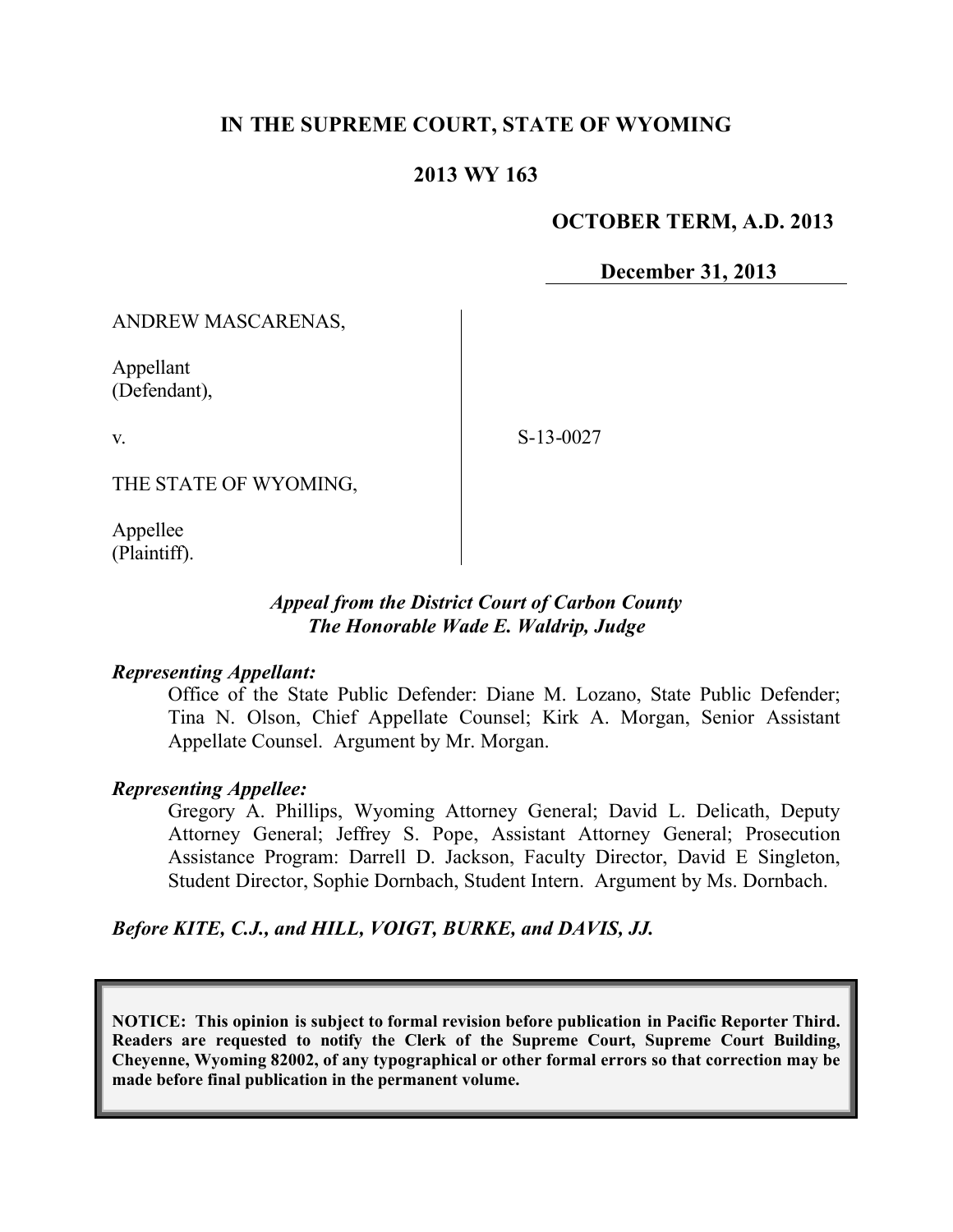## **VOIGT, Justice.**

 $\overline{a}$ 

[¶1] The appellant, Andrew Mascarenas, was convicted of felony driving while under the influence of alcohol, reckless driving, driving with a suspended license, and driving without an interlock device. He appeals these convictions, arguing that his constitutional right to a speedy trial was violated and the State failed to present sufficient evidence to support the reckless driving conviction.<sup>1</sup> We affirm.

#### **ISSUES**

[¶2] 1. Did the appellant receive his constitutional right to a speedy trial?

2. Did the State present sufficient evidence to support the appellant's reckless driving conviction?

## **FACTS**

[¶3] In the early morning hours of October 15, 2011, Lieutenant Hooper of the Rawlins Police Department was standing outside of his patrol vehicle in the parking lot of a gas station in Rawlins, Wyoming. The sound of squealing tires caught his attention, and when he turned to the direction of the sound, he saw a vehicle go over a curb and into a yard. Lieutenant Hooper immediately drove the one city block to the location of the vehicle and found that the vehicle had crashed into a tree and its axle was broken. He observed a man wearing a dark-colored shirt, later identified as the appellant, exit the driver's side of the vehicle. Lieutenant Hooper also saw a man wearing a white t-shirt, identified as the appellant's brother, outside of the vehicle. When Lieutenant Hooper spoke with the men, he immediately suspected that alcohol had been a factor in the crash because both men smelled of alcohol, had poor balance while standing, and slurred their speech. Although the appellant denied being the driver, his brother stated that, "[the appellant] struck a tree." The appellant was placed under arrest for driving while under the influence of alcohol, but refused to consent to a breath test. Thereafter, Lieutenant Hooper obtained a warrant from the circuit court judge to obtain a sample of the appellant's blood for chemical testing.

[¶4] The appellant was charged with felony driving while under the influence of alcohol to a degree which rendered him incapable of safely operating a motor vehicle,

<sup>&</sup>lt;sup>1</sup> In his brief, the appellant also argued that his convictions should have merged for the purposes of sentencing because all of the convictions stemmed from the same conduct. However, at oral argument, the appellant conceded that our recent decision in *Sweets v. State*, 2013 WY 98, 307 P.3d 860 (Wyo. 2013), is directly on point and resolves the issue contrary to his position. The appellant urged this Court to reconsider its holding in *Sweets*. We decline to do. Thus, as conceded by the appellant, and based upon our holding in *Sweets*, the appellant's sentences were not subject to the merger doctrine and he was properly sentenced by the district court.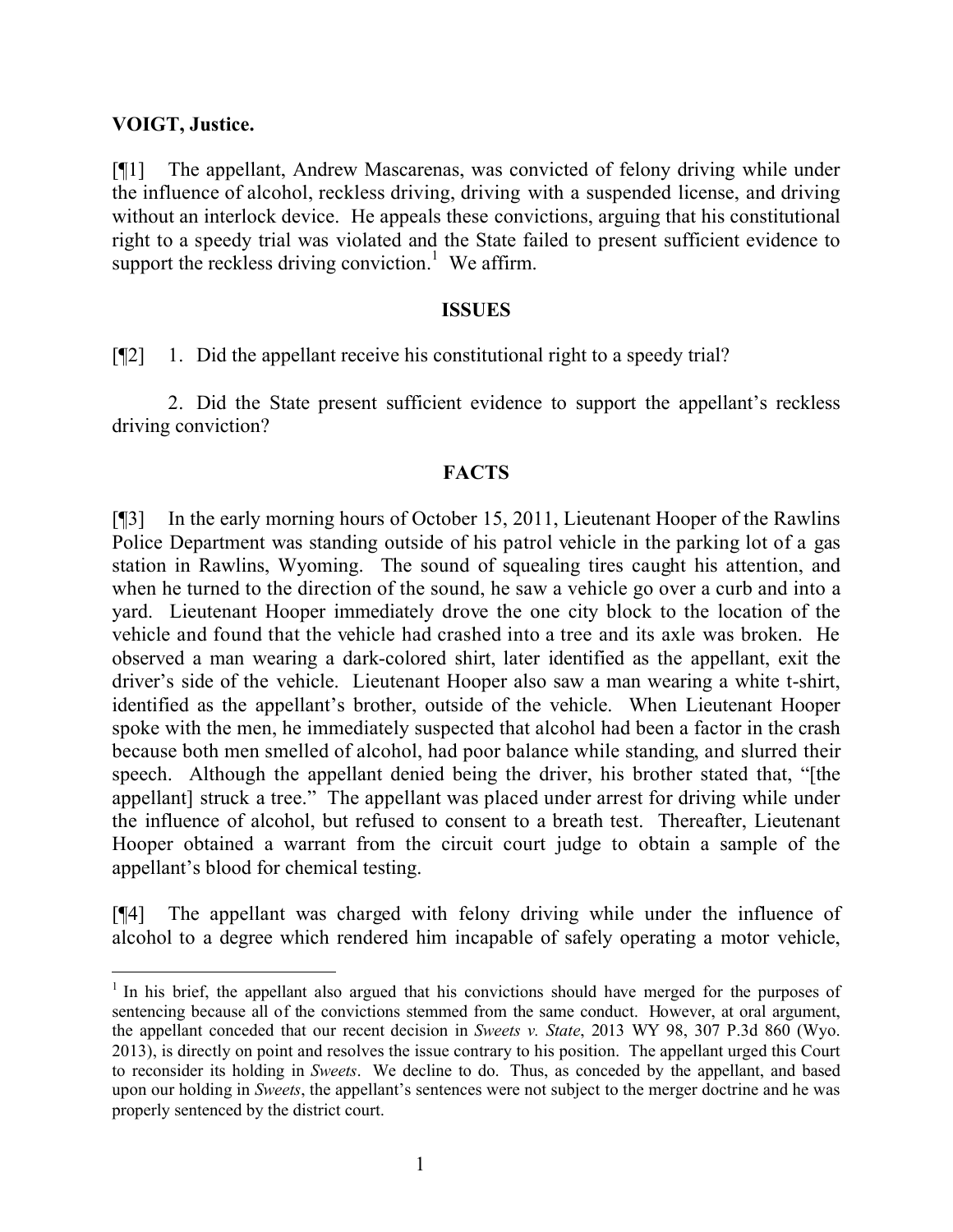reckless driving, driving while under suspension, and driving without an interlock device. Once the State received the results of the appellant's blood test, which showed a blood alcohol concentration of .23%, the State filed a new Information, which contained the same charges as in the original Information, but also charged the appellant with driving a vehicle while having a blood alcohol content that exceeded .08%<sup>2</sup>

### **DISCUSSION**

#### *Did the appellant receive his constitutional right to a speedy trial?*

[¶5] The appellant claims his constitutional right to a speedy trial was violated because he spent 332 days incarcerated between the time of his arrest and the date his trial began. We review the constitutional question of whether a defendant has been denied a speedy trial in violation of the Sixth Amendment to the United States Constitution *de novo*. *Potter v. State*, 2007 WY 83, ¶ 14, 158 P.3d 656, 660 (Wyo. 2007).

[¶6] Before we begin our analysis, a brief review of the procedural history in the district court is helpful. The appellant was arrested on October 15, 2011, and on October 17, 2011, the State filed an Information, charging him with felony driving while under the influence, reckless driving, driving with a suspended license, and driving without an interlock device. The appellant waived his preliminary hearing on October 26, 2011, was arraigned in the district court on November 14, 2011, and a trial date was set for April 24, 2012. On December 12, 2011, the appellant filed a *pro se* motion to dismiss his courtappointed attorney and, thereafter, continued to file various *pro se* motions seeking discovery and to have his case dismissed. On January 23, 2012, the district court held a hearing to hear the appellant's reasons for wanting to terminate the services of his counsel. The appellant's primary grievance with his trial counsel was that he felt counsel was unprepared to defend him during the preliminary hearing, thus convincing the appellant to waive the hearing, and that he was unprepared to defend him at his

Has an alcohol concentration of eight onehundredths of one percent  $(0.08\%)$  or more;

(iii) To a degree which renders him incapable of safely driving:

. . . .

 $2$  The relevant portions of Wyo. Stat. Ann. § 31-5-233 (LexisNexis 2013), which prohibits driving while under the influence of alcohol state:

<sup>(</sup>b) No person shall drive or have actual physical control of any vehicle within this state if the person:

<sup>(</sup>A) Is under the influence of alcohol[.]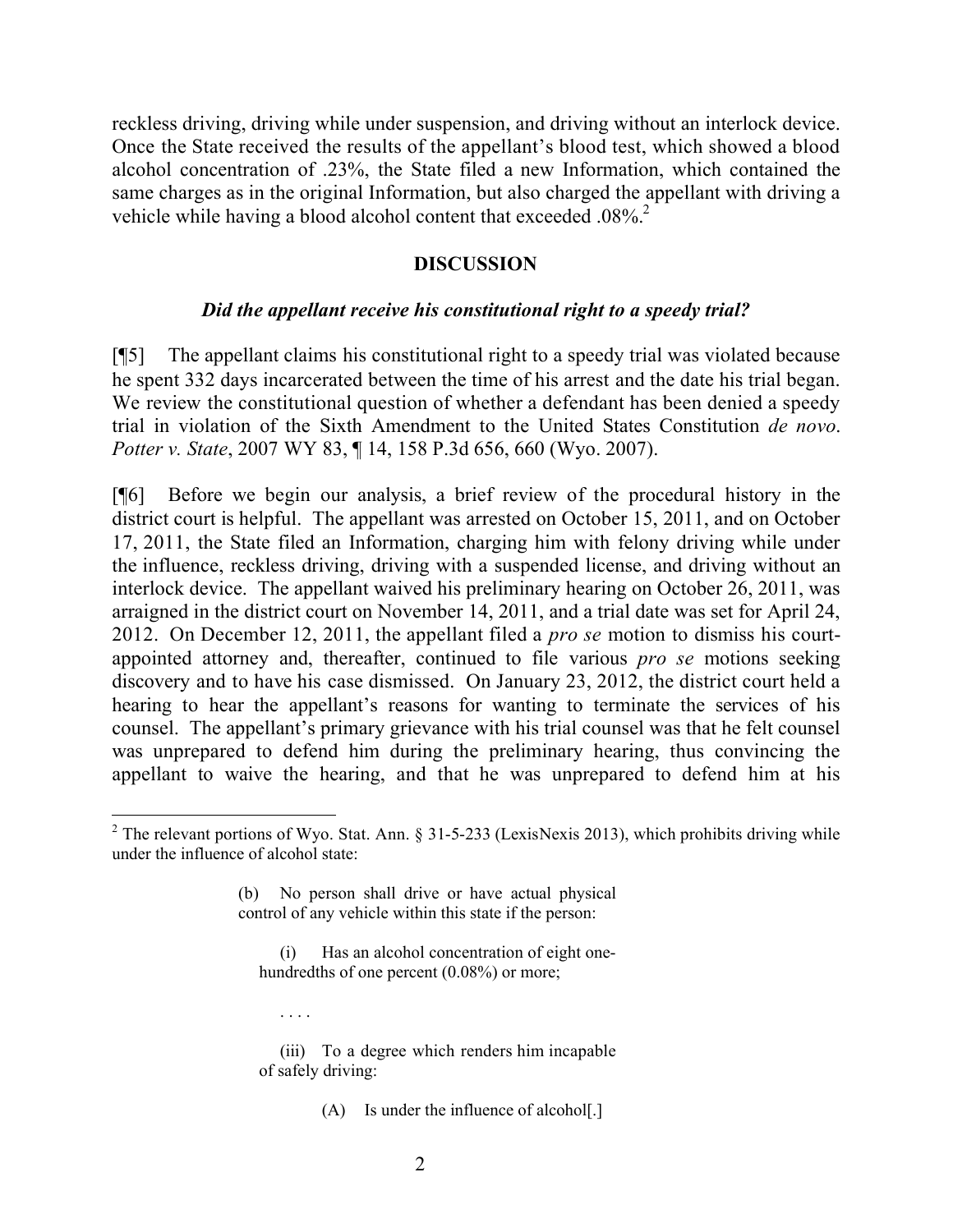arraignment. After a lengthy discussion, which included multiple warnings from the district court regarding the dangers associated with *pro se* representation, the district court granted the appellant's request to proceed *pro se*. Thereafter, the appellant continued to file motions to dismiss the Information on various grounds.

[¶7] On February 6, 2012, the State filed a new Information and moved to dismiss the original Information against the appellant. Originally, the State charged the appellant with driving while under the influence of alcohol pursuant to Wyo. Stat. Ann. § 31-5-233(b)(iii)(A). However, after receiving the results of the appellant's blood test, the State also charged the appellant with driving while under the influence of alcohol pursuant to Wyo. Stat. Ann. § 31-5-233(b)(i). A preliminary hearing for the new Information was held on February 14, 2012, and the appellant was bound over to the district court. An arraignment was held on March 19, 2012, where the appellant, again, stated his desire to proceed *pro se*. The district court asked the appellant if he believed his "rights have been prejudiced by the filing of this second complaint," to which the appellant responded he did not. However, the appellant then expressed concern about his "speedy trial." The district court told the appellant to put his motion in writing and it would be considered at the appropriate time. A trial was then set for September 11, 2012.

[¶8] Between the time the new charges were filed and the time of trial, the appellant filed twenty motions. Thirteen were requests to dismiss the charges, three of which were based upon speedy trial. On June 13, 2012, the district court held a hearing regarding eleven of those motions, but the majority of the hearing was spent discussing the speedy trial issue. The State explained that the alternative charge of driving while under the influence of alcohol was based upon new evidence, and the State chose to file a new Information instead of amending the original so that the appellant could have a preliminary hearing on the new charges. The district court concluded that, under Wyoming Rule of Criminal Procedure 48 and prevailing federal guidance, the appellant's right to a speedy trial had not been violated.

[¶9] First, it is important to note that the appellant is raising a speedy trial issue only under the mandates of the Sixth Amendment to the United States Constitution. While Wyoming Rule of Criminal Procedure 48 also dictates speedy trial requirements, the appellant does not allege, and we do not find, that rule was violated. Thus, our discussion will focus solely on the constitutional requirements.

[¶10] When reviewing a constitutional speedy trial claim, we adhere to the test established by the United States Supreme Court in *Barker v. Wingo*, 407 U.S. 514, 92 S.Ct. 2182, 33 L.Ed.2d 101 (1972). *See Berry v. State*, 2004 WY 81, ¶ 31, 93 P.3d 222, 230 (Wyo. 2004). That test requires us to consider four factors in determining whether a speedy trial violation occurred: 1) the length of the delay; 2) the reason for the delay; 3) the defendant's assertion of his right; and 4) the prejudice to the defendant. *Id*. at ¶ 31, at 230-31. "These factors must be considered together and balanced in relation to all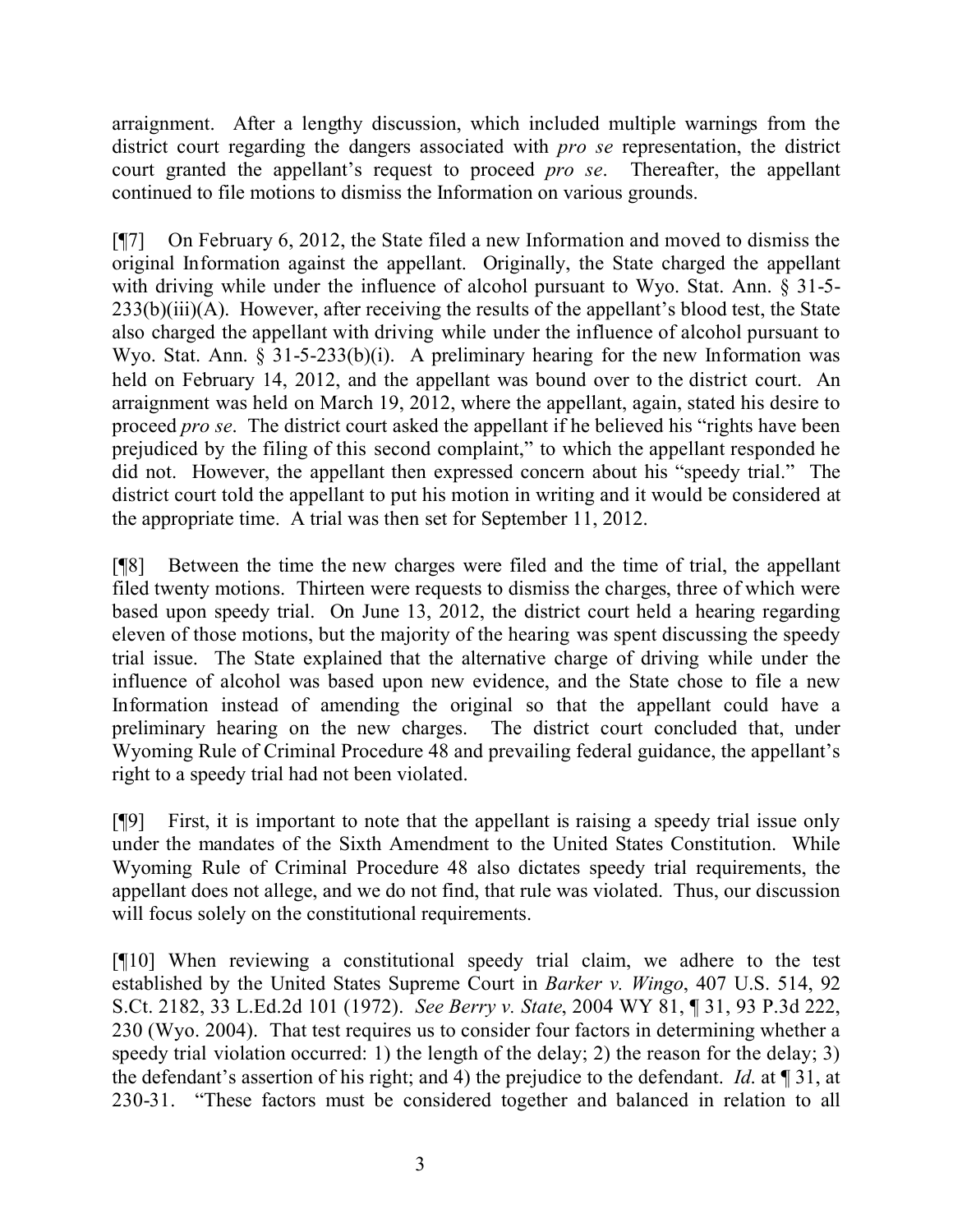relevant circumstances. The burden of proving prejudicial delay from a speedy trial violation lies with [the appellant]." *Id*. at ¶ 31, at 231 (citations omitted). However, "the burden is on the State to prove that delays in bringing a defendant to trial are reasonable and necessary." *Id*.

[¶11] When calculating the delay, the period we consider begins upon the filing of the criminal complaint or the defendant's arrest—whichever occurs first. *Strandlien v. State*, 2007 WY 66, ¶ 8, 156 P.3d 986, 990 (Wyo. 2007). Further,

> [w]e have recognized that when one charge is dismissed and supplanted by another, the constitutional speedy trial clock is not affected. *Caton v. State*, 709 P.2d 1260, 1264 (Wyo. 1985)[.] Under such circumstances, "the periods of formal charge by a single sovereign for the same criminal act are tacked [together] even if the charges are different." *Id*.

*Id*. at  $\llbracket 8$ , at 990. Here, the appellant was arrested on October 15, 2011, and he was incarcerated continuously until his trial began on September 11, 2012, for a total of a 332 day delay.

[¶12] This Court has never held that a certain length of delay automatically amounts to a speedy trial violation. *Berry*, 2004 WY 81, ¶ 32, 93 P.3d at 231. Some delays are so protracted that they must be considered presumptively prejudicial and weighed heavily in favor of the defendant in the balancing inquiry with the other factors. *Id.* at  $\P$  32-33, at 231-32. However, other delays are not so long as to be presumptively prejudicial, but still require further analysis of the remaining speedy trial factors. *Id*. at ¶ 34, at 232. While we do not find a delay of 332 days presumptively prejudicial, we do believe, consistent with prior case law, that the delay is long enough to warrant analysis of the other speedy trial factors. *See Boucher v. State*, 2011 WY 2, ¶ 11, 245 P.3d 342, 349 (Wyo. 2011) (delay of 2,971 days is presumptively prejudicial); *Strandlien*, 2007 WY 66, ¶ 9, 156 P.3d at 990 (delay of 762 days is presumptively prejudicial); *Berry*, 2004 WY 81, ¶ 34, 93 P.3d at 232 (delay of 720 days is presumptively prejudicial); *Potter*, 2007 WY 83, ¶ 35, 158 P.3d at 665 (delay of 362 days warrants examination of the other factors); *Whitney v. State*, 2004 WY 118, ¶ 40, 99 P.3d 457, 471 (Wyo. 2004) (delay of 374 days sufficient to trigger an analysis of remaining speedy trial factors); *Osborne v. State*, 806 P.2d 272, 277 (Wyo. 1991) (delay of 244 days was not presumptively prejudicial but was significant enough to warrant further analysis).

[¶13] The second speedy trial factor requires this Court to determine the reason for the delay in the appellant's trial, including which party was responsible for the delay. *Boucher*, 2011 WY 2, ¶ 13, 245 P.3d at 350. "Unquestionably, delays attributable to the [appellant] may disentitle him to speedy trial safeguards." *Berry*, 2004 WY 81, ¶ 18, 93 P.3d at 232. On the other hand,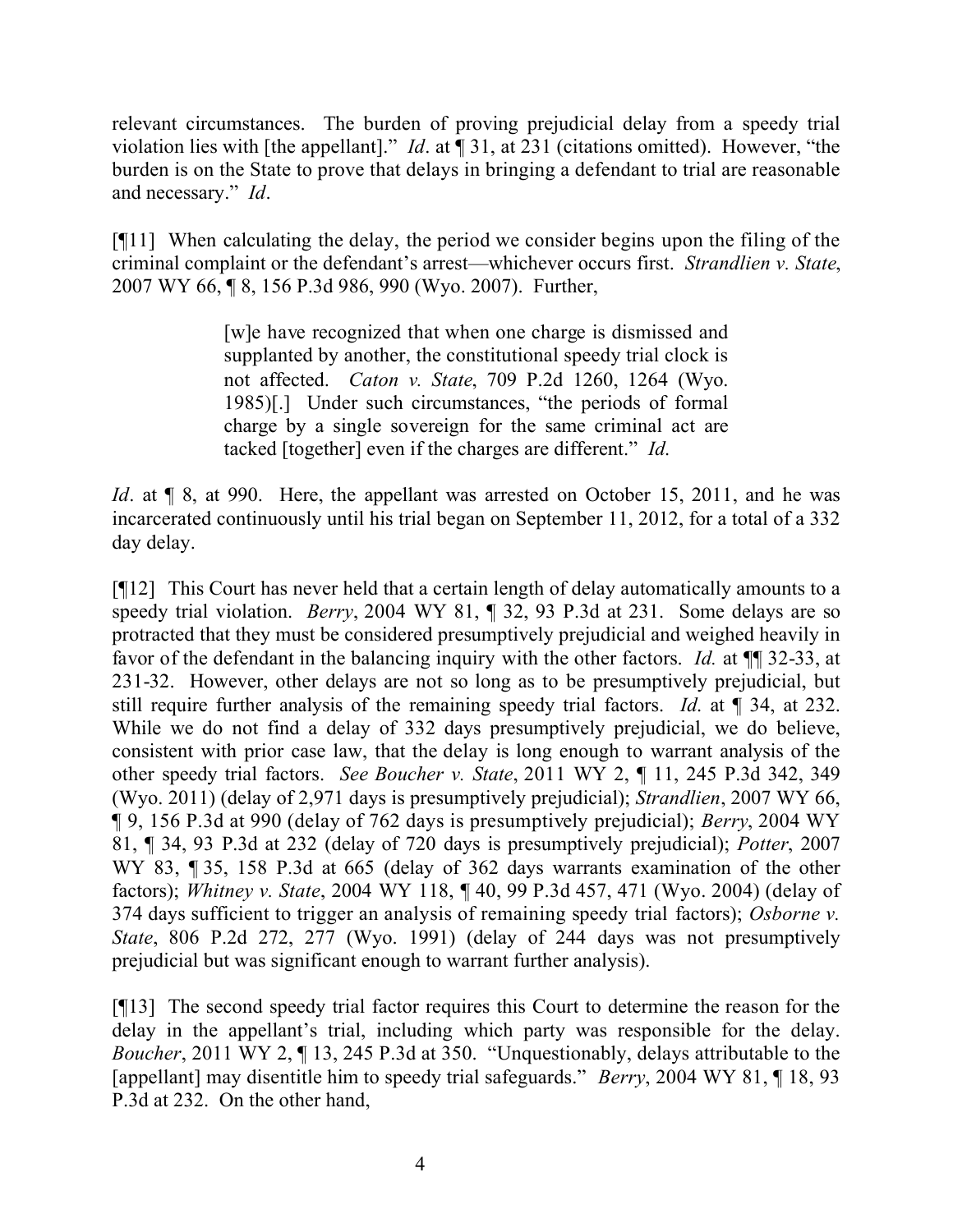[a] deliberate attempt to delay the trial in order to hamper the defense should be weighted heavily against the government. A more neutral reason such as negligence or overcrowded courts should be weighted less heavily but nevertheless should be considered since the ultimate responsibility for such circumstances must rest with the government rather than with the defendant. Finally, a valid reason, such as a missing witness, should serve to justify appropriate delay.

*Boucher*, 2011 WY 2, ¶ 13, 245 P.3d at 350 (quoting *Wehr v. State*, 841 P.2d 104, 112-13 (Wyo. 1992)).

[¶14] The State argues that some of the delay in the trial date is attributable to the appellant because he "filed thirty-four pretrial motions, which led to two hearings and many orders." While the record is clear that the appellant did file many motions during the pendency of his case, the record also is equally clear that those motions did not delay the trial dates as originally set by the district court. Instead, the district court held a hearing and ruled on the motions well within the time frame afforded by the trial date. We decline to find that the appellant's attempt diligently to represent himself in this circumstance should be weighed against him.

[¶15] The appellant argues that the delay of the trial lies entirely at the fault of the State because it made an "eleventh-hour" decision to amend the charges. In support of his position, he cites *Berry*, where we found that the delay attributable to amending the Information on the day trial was scheduled to begin should be weighed against the State because that decision "could have been made weeks, if not months, before trial was scheduled to begin." *Berry*, 2004 WY 81, ¶ 36, 93 P.3d at 232. Further, although we were not convinced that the delay was a deliberate attempt to hamper the defense, we also were not convinced the case was moving in a "continuing manner at a deliberate pace." *Id*. at  $\P$  44, at 236 (quotation omitted).

[¶16] We find the circumstances here dissimilar to those presented in *Berry*. Despite the appellant's contrary assertion, the State's decision to file a new Information against the appellant cannot be characterized as an "eleventh-hour" decision. The new charges were filed on February 6, 2012—two and a half months before the original trial was set to begin. The new charges were appropriate because the State had received the results of the chemical test of the appellant's blood, which supported a charge that the appellant's blood alcohol concentration exceeded .08%. Further, the record also supports the fact that the State chose to file a new Information, instead of simply amending the existing one, for the appellant's benefit. The appellant discharged his attorney, in part, because his attorney convinced him to waive his preliminary hearing. The State presumed the appellant would not be in favor of an amendment to the Information, and with the re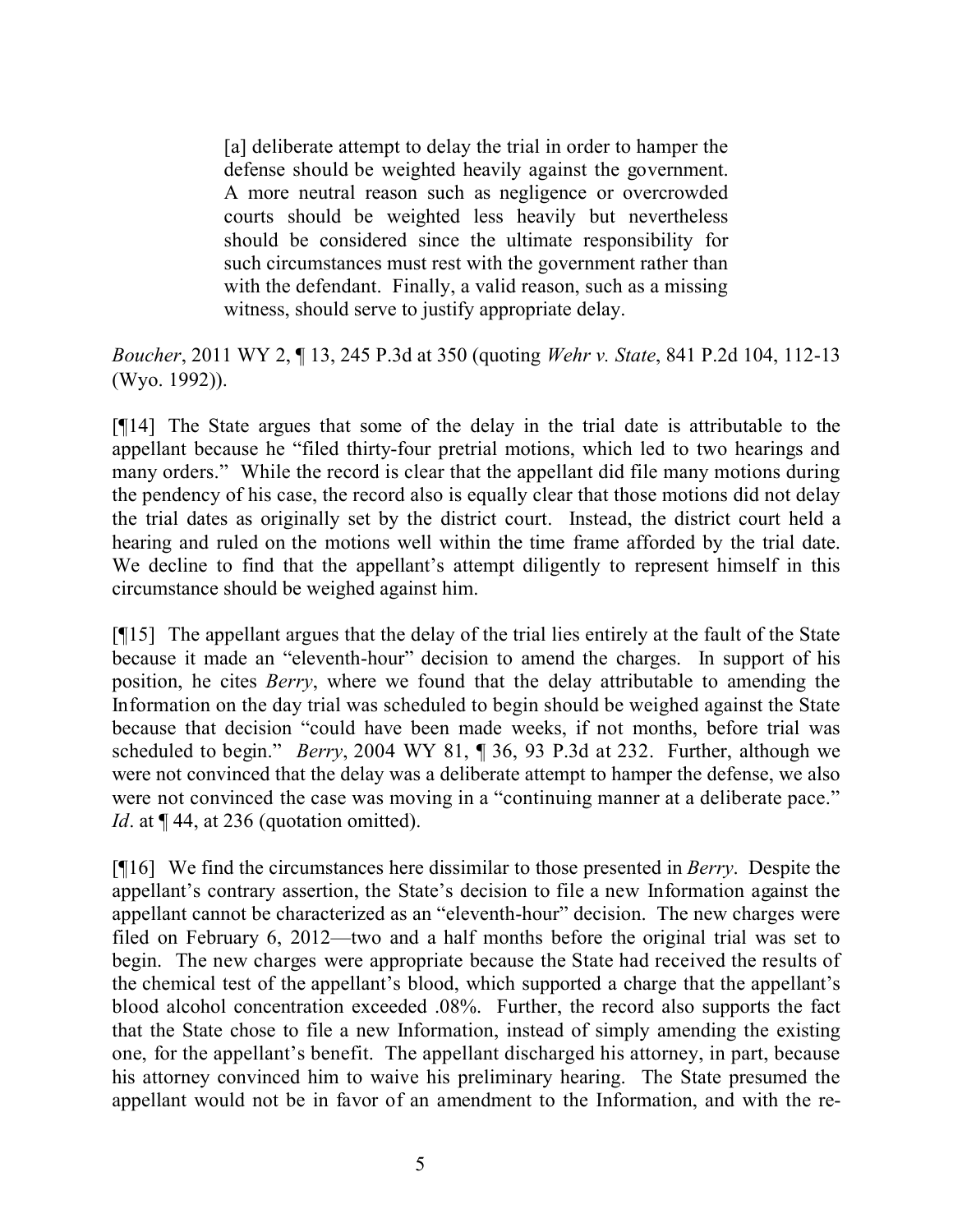filing of the charges, the appellant would be entitled to a new preliminary hearing. There certainly is some truth to this line of thinking because the appellant did require the State to make a showing of probable cause at a preliminary hearing before the circuit court bound the charges over to the district court.

[¶17] We find the delay here akin to the delays in *Wehr* and *Boucher*. In *Wehr*, the State was preparing for the originally scheduled trial setting when it learned the sheriff was unable to locate a key witness. *Wehr*, 841 P.2d at 113. Instead of jeopardizing the prosecution, the State chose to dismiss the charges with the option to re-file them if the witness was located. *Id*. Seven days after dismissing the Information, the State re-filed the charges. *Id*. at 107. The Court concluded that the delay in trial was justified and should not be weighed against the State. *Id*. at 113. Further, the record did not show that "the State requested the dismissal in bad faith or with a sinister motive." *Id*.

[¶18] In *Boucher*, the State dismissed the charges against Boucher after his trial counsel raised questions about the dates alleged in the Information. *Boucher*, 2011 WY 2, ¶ 4, 245 P.3d at 347. The State then re-filed the charges with the correct and more precise dates of the alleged crimes. *Id*. at ¶ 5, at 347. We found that the delay that resulted from the dismissal and re-filing of the charges was a neutral factor because there was nothing in the record to support a claim that the delay was done to hamper the defense. Instead, it was done for the valid purpose of corroborating the precise dates of the alleged incidents. *Id.* at  $\P$  15, at 351.

[¶19] Although the delay here is attributable to the State, due to the dismissal and refiling of the Information against the appellant, we find this factor should be weighed neutrally in balancing the speedy trial factors. The record shows the action taken was due to the receipt of evidence not available at the time the State originally filed the Information. Further, the record shows the State did not take the action in an attempt to thwart the appellant's defense. In fact, the record demonstrates the State chose this route in order for the appellant to exercise all of his constitutional rights in his case; namely, his right to a preliminary hearing.

[¶20] The third factor that must be weighed is whether the appellant asserted his right to a speedy trial. *Berry*, 2004 WY 81 ¶ 31, 93 P.3d at 231. While this is a relevant and proper factor to consider, in addition to how vigorously it was asserted, "[i]t is not absolutely necessary that a defendant assert his right to speedy trial." *Id*. at ¶ 45, at 236; *see also Potter*, 2007 WY 83, ¶ 39, 158 P.3d at 666. The appellant did not assert his right to a speedy trial until after the State filed the new Information against him. At his arraignment, the appellant informed the district court that he did not believe his rights were being prejudiced by the filing of the second Information, but then tried to raise a speedy trial issue. Thereafter, the appellant filed a written motion to dismiss the charges based upon a speedy trial violation. Thus, the appellant did assert his right to a speedy trial. However, we find that the right was not vigorously asserted because he waited five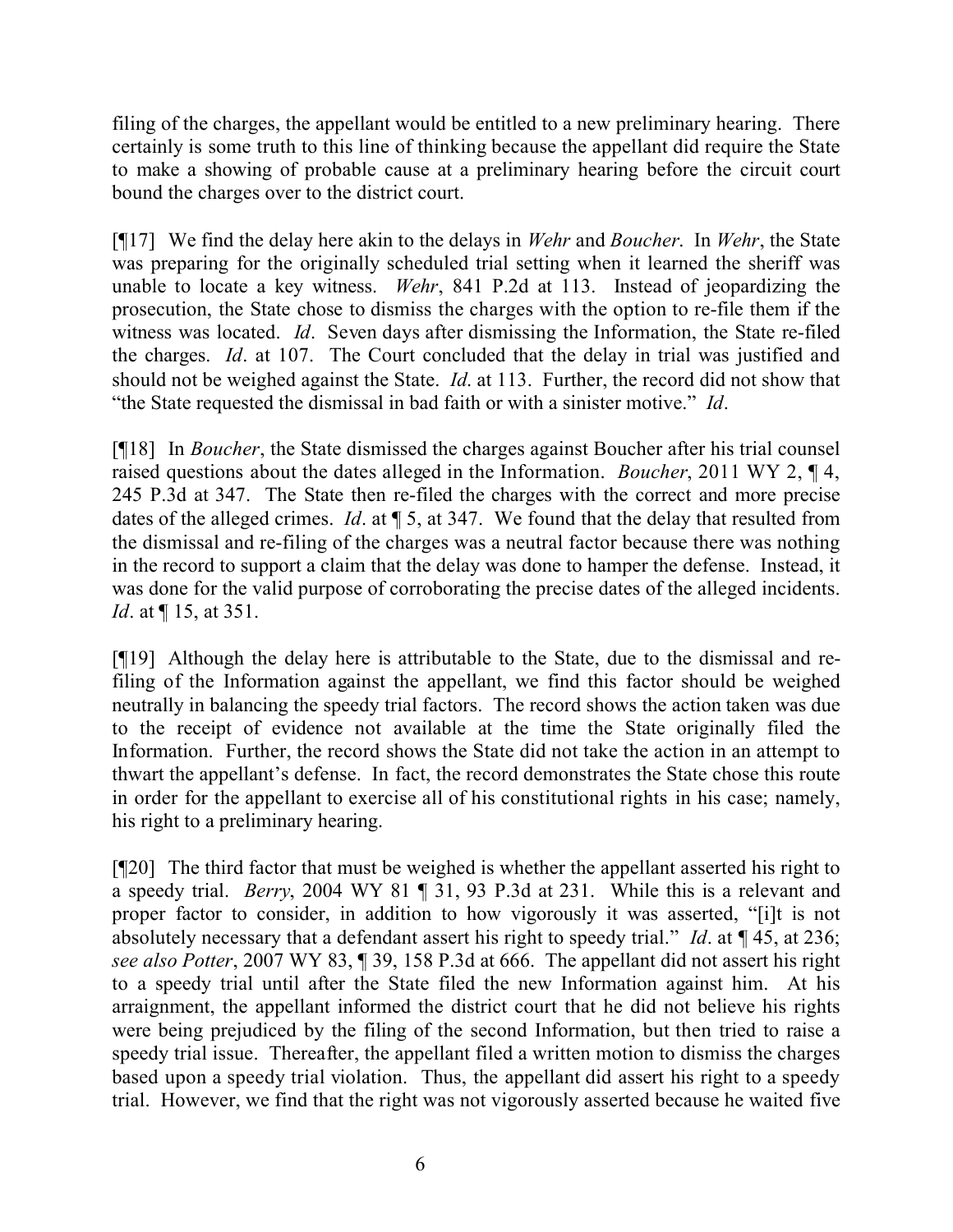months after his arrest to assert that right, and only after the Information had been refiled. Therefore, while this factor weighs in favor of the appellant, it is given little weight in the overall analysis. *Hall v. State*, 911 P.2d 1364, 1371 (Wyo. 1996).

[¶21] Finally, we must consider the prejudice the appellant suffered from the delay between his arrest and trial. *Berry*, 2004 WY 81, ¶ 31, 93 P.3d at 231. "We assess prejudice in light of the particular evils the speedy trial right is intended to avert: (1) lengthy pretrial incarceration; (2) pretrial anxiety; and (3) impairment of the defense." *Strandlien*, 2007 WY 66,  $\P$  14, 156 P.3d at 991. As we have previously recognized, "the most serious is impairment of the defense 'because the inability of a defendant adequately to prepare his case skews the fairness of the entire system.'" *Id*. (quoting *Whitney*, 2004 WY 118, ¶ 54, 99 P.3d at 475).

[¶22] The appellant claims he suffered prejudice because he was incarcerated from his arrest to his trial and that it necessarily impacted his employment opportunities, financial resources, and association. Certainly, being incarcerated for 332 days would have an impact on the appellant's finances, employment opportunities, and the ability to associate with whom he chooses, and those factors weigh in his favor. However, we cannot say that period of time is so lengthy to warrant a finding of substantial prejudice. *See Boucher*, 2011 WY 2,  $\P$  19, 245 P.3d at 352. The appellant also asserts that he was prejudiced because the delay of the trial caused his witness's memory to fade. However, the record does not support that assertion. The witness did, in fact, testify he had a vague recollection of the events in question, but he never stated it was due to the passage of time. Instead, when the witness was asked how much he had to drink that night, he responded: "I drank -- well, I guess -- it takes a little bit of alcohol to get me to black out, and I must have drank a lot." Additionally, when asked who he was with that night, the witness said, "I don't know. Like I say, I was pretty well lit," and "I was intoxicated, and I don't really recall everything." Further, on cross-examination, the witness explained: "And I hate cops because it's pretty obvious that they beat me up all the time, and I don't remember -- when I was drunk like that, I don't remember. And I was blacked out. You know, some parts of it are vague and some parts I don't remember at all." The appellant has failed to demonstrate any extraordinary or unusual prejudice due to the length of his pretrial incarceration and he has failed to demonstrate that his defense was prejudiced by the passage of time.

[¶23] When weighing all four of the speedy trial factors together, we find the appellant's right to a speedy trial was not violated. While the delay between his arrest and trial was approximately eleven months, we find the delay was due to legitimate reasons and was not done to hamper the appellant's ability to defend himself. Further, we do not find the delay caused any extraordinary or unusual prejudice to the appellant's well-being while incarcerated or to the ability to present a defense at trial.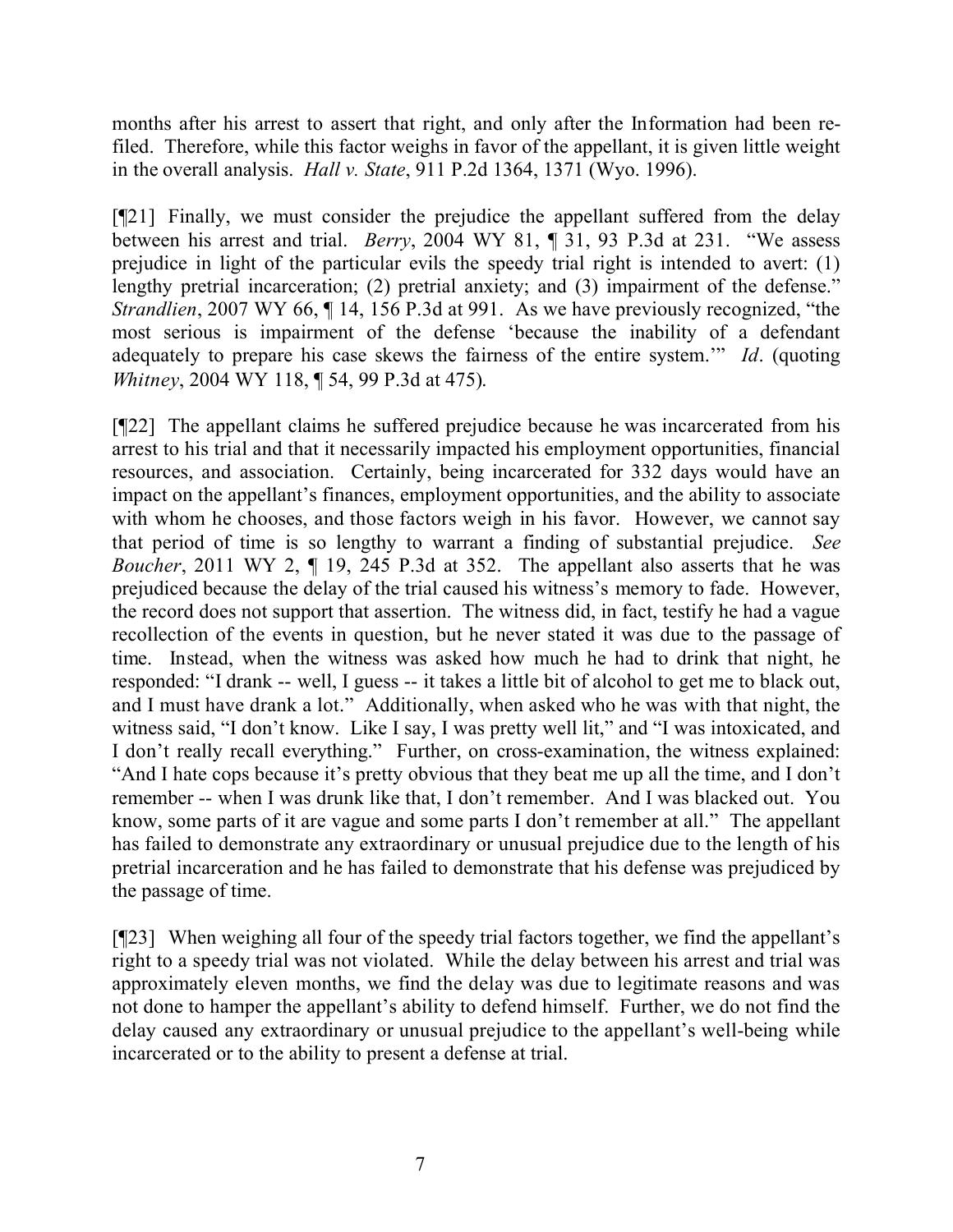# *Did the State present sufficient evidence to support the appellant's reckless driving conviction?*

[¶24] The appellant claims the State failed to present sufficient evidence to sustain his conviction for reckless driving. When we review a sufficiency of the evidence claim,

> we examine and accept as true the State's evidence and all reasonable inferences which can be drawn from it. We do not consider conflicting evidence presented by the defendant. We do not substitute our judgment for that of the jury; rather, we determine whether a jury could have reasonably concluded each of the elements of the crime was proven beyond a reasonable doubt. This standard applies whether the supporting evidence is direct or circumstantial.

*Sweets v. State*, 2013 WY 98, ¶ 14, 307 P.3d 860, 865 (Wyo. 2013) (quoting *Craft v. State*, 2013 WY 41, ¶ 18, 298 P.3d 825, 830-31 (Wyo. 2013)).

[¶25] In order to secure a conviction for reckless driving, the State needed to demonstrate that the appellant "[drove] any vehicle in willful or wanton disregard for the safety of persons or property[.]" Wyo. Stat. Ann. § 31-5-229 (LexisNexis 2013). We have long recognized that "willful misconduct implies at least the intentional doing of something either with a knowledge that serious injury is a probable (as distinguished from a possible) result, or the intentional doing of an act with a wanton and reckless disregard of its possible result." *Wood v. City of Casper*, 683 P.2d 1147, 1149 (Wyo. 1984) (quoting *State v. Rideout*, 450 P.2d 452, 454 (Wyo. 1969)). The appellant argues the State only presented evidence that he was driving while under the influence and crashed his vehicle into a tree, and that that evidence falls short of proving he drove in willful or wanton disregard for the safety of persons or property.

[¶26] We acknowledge the appellant's contention that just because one is driving while under the influence of alcohol, he is not driving recklessly *per se*. *See People v. Goldblatt*, 98 A.D.3d 817, 819 (N.Y. App. Div. 2012) ("One can drive recklessly without being intoxicated and, [conversely], one can drive while intoxicated without being reckless."). However, the fact that a driver is intoxicated is certainly a factor to be considered when determining whether the totality of the facts show reckless driving. *Id*.; *see also Norfolk v. State*, 360 P.2d 605, 607 (Wyo. 1961) ("So, generally speaking, the facts and circumstances in a particular case should be considered in order to determine whether or not the statute has been violated."). Thus, if the State only had presented evidence that showed the appellant was driving while intoxicated, we may be inclined to find the State failed to demonstrate reckless driving.